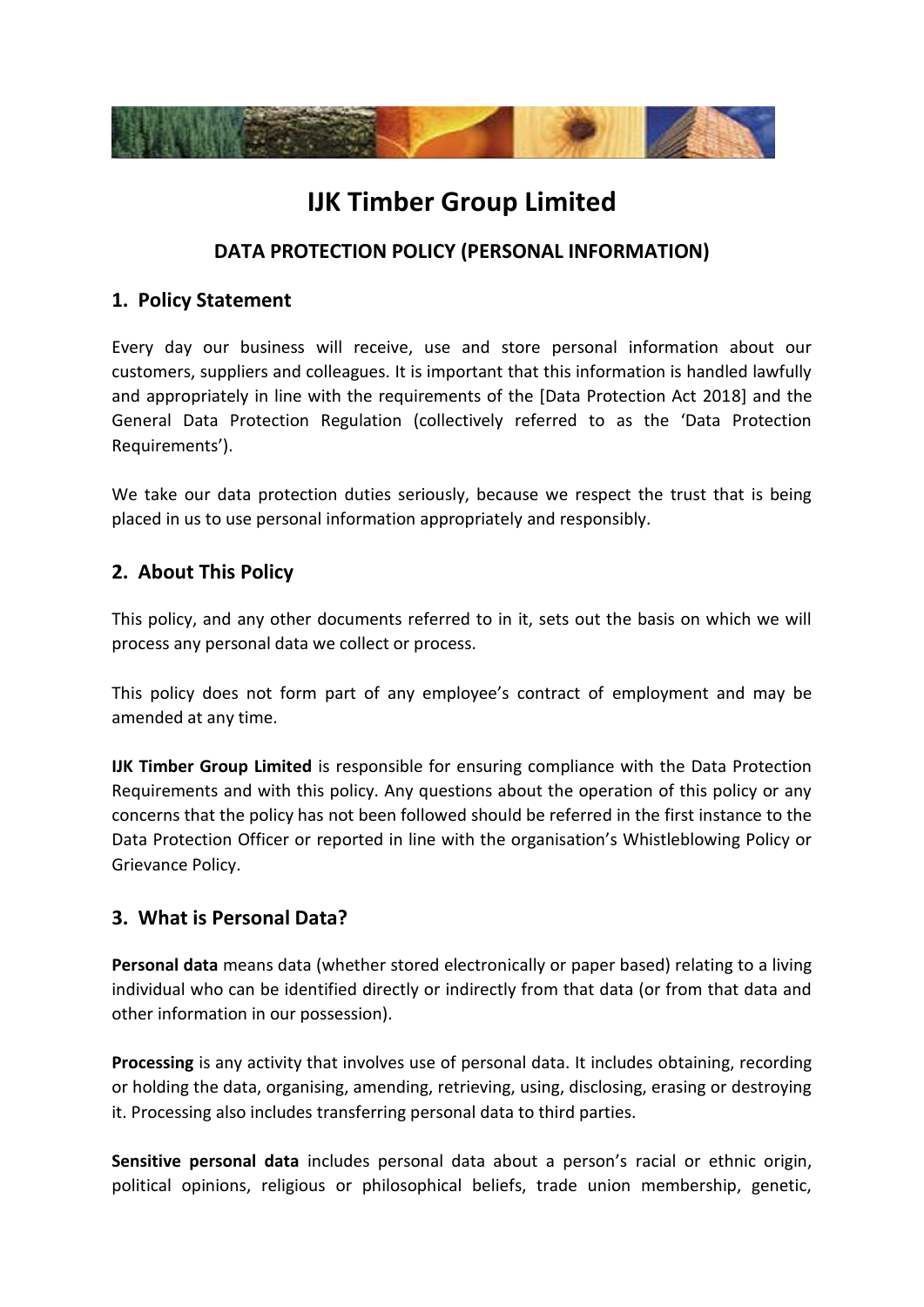biometric, physical or mental health condition, sexual orientation or sexual life. It can also include data about criminal offences or convictions. Sensitive personal data can only be processed under strict conditions, including with the consent of the individual.

## **4. Data Protection Principles**

Anyone processing personal data, must ensure that data is:

- a. Processed fairly, lawfully and in a transparent manner.
- b. Collected for specified, explicit and legitimate purposes and any further processing is completed for a compatible purpose.
- c. Adequate, relevant and limited to what is necessary for the intended purposes.
- d. Accurate, and where necessary, kept up to date.
- e. Kept in a form which permits identification for no longer than necessary for the intended purposes.
- f. Processed in line with the individual's rights and in a manner that ensures appropriate security of the personal data, including protection against unauthorised or unlawful processing and against accidental loss, destruction or damage, using appropriate technical or organisational measures.
- g. Not transferred to people or organisations situated in countries without adequate protection and without firstly having advised the individual.

## **5. Fair and Lawful Processing**

The Data Protection Requirements are not intended to prevent the processing of personal data, but to ensure that it is done fairly and without adversely affecting the rights of the individual.

In accordance with the Data Protection Requirements, we will only process personal data where it is required for a lawful purpose. The lawful purposes include (amongst others): whether the individual has given their consent, the processing is necessary for performing a contract with the individual, for compliance with a legal obligation, or for the legitimate interest of the business. When sensitive personal data is being processed, additional conditions must be met.

#### **6. Processing for Limited Purposes**

In the course of our business, we may collect and process personal data. This may include data we receive directly from a data subject (for example, by completing forms or by corresponding with us by mail, phone, email or otherwise) and data we receive from other sources (including, for example, location data, business partners, sub-contractors in technical, payment and delivery services, credit reference agencies and others).

We will only process personal data for the specific purposes or for any other purposes specifically permitted by the Data Protection Requirements. We will notify those purposes to the data subject when we first collect the data or as soon as possible thereafter.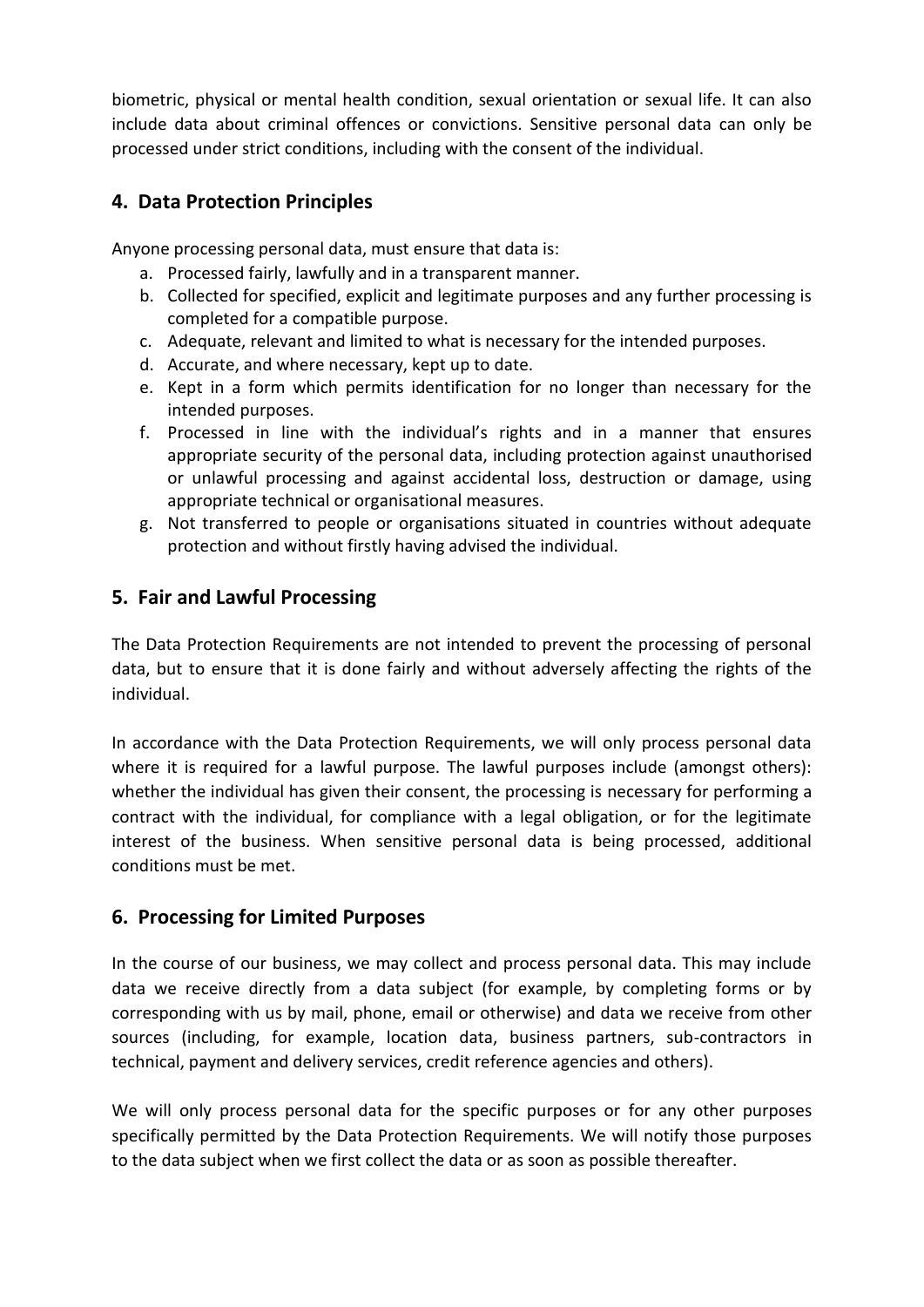# **7. Notifying Individuals**

If we collect personal data directly from an individual, we will inform them about:

- a. The purpose or purposes for which we intend to process that personal data, as well as the legal basis for the processing.
- b. Where we rely upon the legitimate interests of the business to process personal data, the legitimate interests pursued.
- c. The types of third parties, if any, with which we will share or disclose that personal data.
- d. The fact that the business intends to transfer personal data to a non-EEA country or international organisation and the appropriate and suitable safeguards in place.
- e. How individuals can limit our use and disclosure of their personal data.
- f. Information about the period that their information will be stored or the criteria used to determine that period.
- g. Their right to request from us as the controller access to and rectification or erasure of personal data or restriction of processing.
- h. Their right to object to processing and their right to data portability.
- i. Their right to withdraw their consent at any time (if consent was given) without affecting the lawfulness of the processing before the consent was withdrawn.
- j. The right to lodge a complaint with the Information Commissioners Office.
- k. Other sources where personal data regarding the individual originated from and whether it came from publicly accessible sources.
- l. Whether the provision of the personal data is a statutory or contractual requirement, or a requirement necessary to enter into a contract, as well as whether the individual is obliged to provide the personal data and any consequences of failure to provide the data.

We will inform data subjects whose personal data we process that we are the data controller with regard to that data and our contact details are **IJK Timber Group Limited.** 

#### **8. Adequate, Relevant and Non-excessive Processing**

We will only collect personal data to the extent that it is required for the specific purpose notified to the data subject.

#### **9. Accurate Data**

We will ensure that personal data we hold is accurate and kept up to date. We will check the accuracy of any personal data at the point of collection and at regular intervals afterwards. We will take all reasonable steps to destroy or amend inaccurate or out-of-date data.

#### **10. Timely Processing**

We will not keep personal data longer than is necessary for the purpose or purposes for which it was collected. We will take all reasonable steps to destroy, or erase from our systems, all data which is no longer required.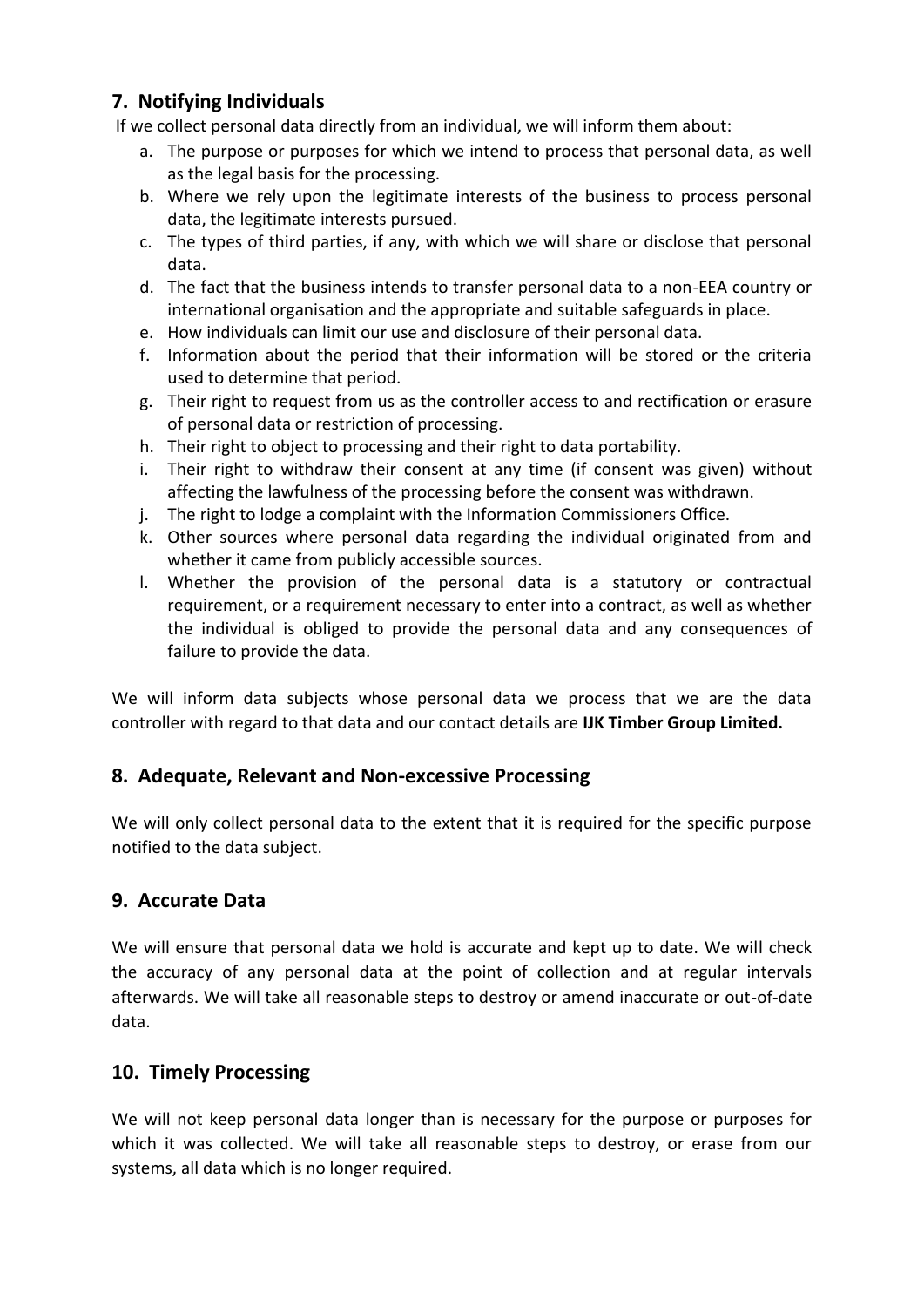# **11. Processing in line with Data Subject's Rights**

We will process all personal data in line with data subjects' rights, in particular their right to:

- a. Confirmation as to whether or not personal data concerning the individual is being processed.
- b. Request access to any data held about them by a data controller (see also *[Clause 15](#page-4-0) Subject Access Requests*).
- c. Request rectification, erasure or restriction on processing of their personal data.
- d. Lodge a complaint with a supervisory authority.
- e. Data portability.
- f. Object to processing including for direct marketing.
- g. Not be subject to automated decision making including profiling in certain circumstances.

# **12. Data Security**

We will take appropriate security measures against unlawful or unauthorised processing of personal data, and against the accidental or unlawful destruction, damage, loss, alteration, unauthorised disclosure of or access to personal data transmitted, stored or otherwise processed.

We will put in place procedures and technologies to maintain the security of all personal data from the point of the determination of the means for processing and point of data collection to the point of destruction. Personal data will only be transferred to a data processor if he agrees to comply with those procedures and policies, or if he puts in place adequate measures himself.

We will maintain data security by protecting the confidentiality, integrity and availability of the personal data, defined as follows:

- a. **Confidentiality** means that only people who are authorised to use the data can access it.
- b. **Integrity** means that personal data should be accurate and suitable for the purpose for which it is processed.
- c. **Availability** means that authorised users should be able to access the data if they need it for authorised purposes. Personal data should therefore be stored on the [COMPANY'S] central computer system instead of individual PCs.

#### **Security procedures include:**

- a. **Entry controls.** Any stranger seen in entry-controlled areas should be reported.
- b. **Secure lockable desks and cupboards.** Desks and cupboards should be kept locked if they hold confidential information of any kind. (Personal information is always considered confidential.)
- c. **Data minimisation.**
- d. **Pseudonymisation and encryption of data.**
- e. **Methods of disposal.** Paper documents should be shredded. Digital storage devices should be physically destroyed when they are no longer required.
- f. **Equipment.** Staff must ensure that individual monitors do not show confidential information to passers-by and that they log off from their PC when it is left unattended.